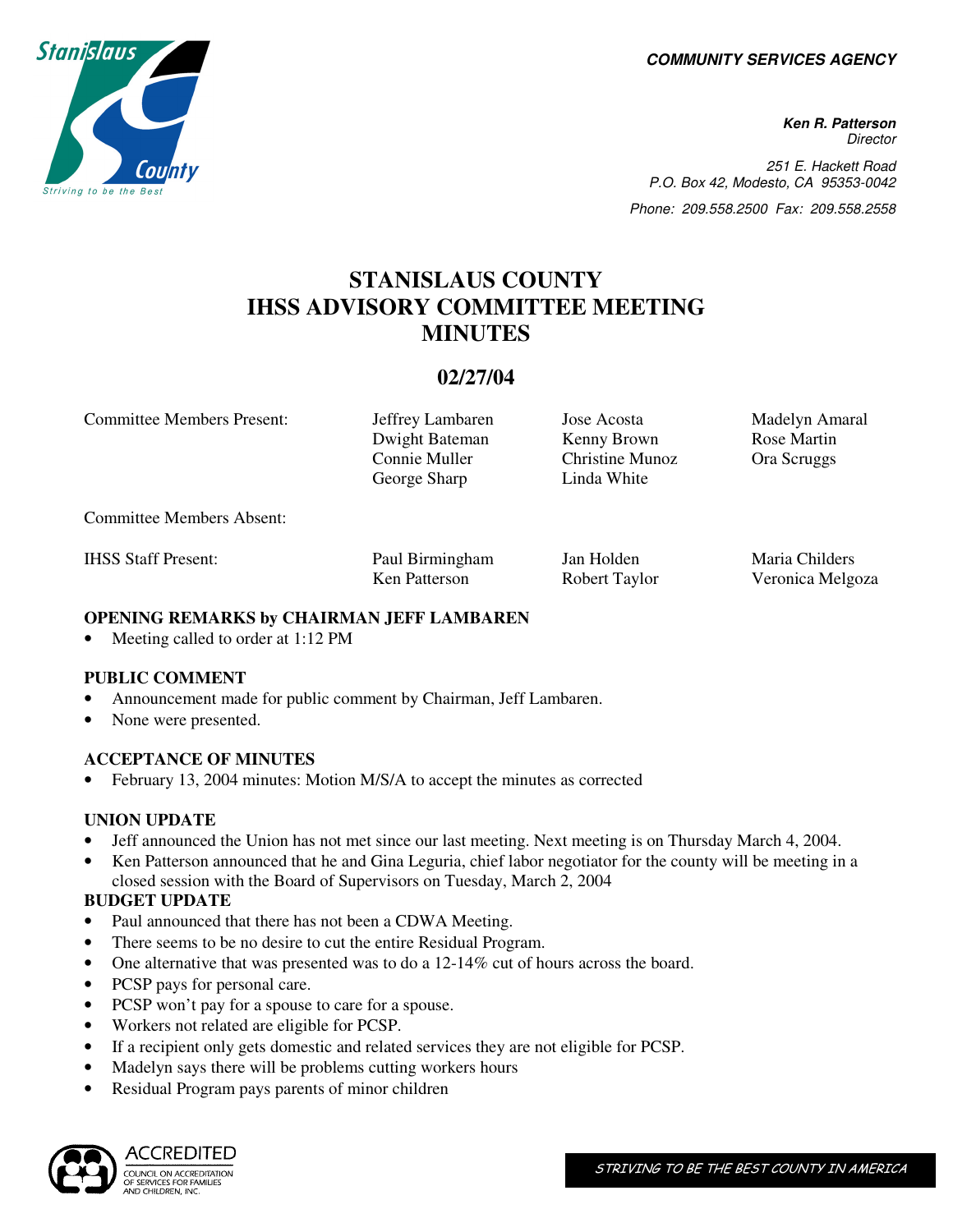• Legislators who really support the program will opt to save the program.

# **RELATIVE PROVIDER INFORMATION**

- Jan presented a report on relative providers
- There are over 2400 providers that are categorized as relative providers
- There are 161 providers that are spouses
- There are 186 providers that are parents of minor children
- The majority of relative providers are either an adult child that is caring for their elderly or disabled parent or other relatives
- The largest category is adult children as providers for parents
- Linda wanted to know what she can do to oppose the removal of the residual program that is being proposed
- Jeff announced that she should write to her legislator
- Dwight would like the demographics of provider information; how many are living in the home. Dwight would like to take this information with them to Sacramento.
- Dwight announced that there is Senate Budget Sub Committee on IHSS in Sacramento on Thursday April 22. This is a good time for everyone to go to express their opinion, write letters and bring the recipient
- Dwight also announced that there will be a rally on Thursday May  $20<sup>th</sup>$  in Sacramento on the budget cuts in general.
- On Thursday March 4, there is a group of advocates coming together in Sacramento to strategize and figure out how we oppose these cuts.
- Dwight spoke on AB2534, this is another fingerprint bill that was introduced. It would require a background check on every IHSS provider, this would not be optional. We do not know who will pay for this yet.
- Olmstead activities, Chesbro has introduced SB1365, mandating an Olmstead Advisory Committee for the state
- Dwight suggested that everyone personally meet with their local assembly representatives and senate representatives and bring the recipient with them. If you need resources to bring the recipient call Dwight's center and they will see what they can help with.
- Committee budget report was given out to all the members. The committee recommended to use some of this money before the end of the year to help pay for Strategic Marketing Survey.
- The committee is willing to spend a good portion for the survey. The county would have as much interest in the information as the Board, Union etc. Everyone would like to know what people think from an outside view.
- Jeff stated the committee should proceed with the survey and use part of the committee budget to fund it.
- Paul announced that one of the Governor's proposals is to do away with the mandate of the IHSS Advisory Committee.

# **ANNUAL REPORT**

- Kenny announced that the report is almost completed. He is waiting to see how the elections go before writing his last article.
- Kenny needs some updated numbers, new information on IHSS fact sheet dated April 2003. Jan will provide this information.
- Kenny will have a draft at the next meeting.
- Madelyn asked if the provider information could be added to the report. Kenny said he could add the information
- Jan is going to speak to Doreen to see what the process is to pay for the report.

# **REGISTRY SOFTWARE UPDATE**

Maria contacted Janet Clyde with RTZ Associates regarding the HOMCare software system, which is the one that San Francisco uses. Janet said they can come and do a demonstration on March 12, this is our next committee meeting. This will be free. The monthly fee is \$399.00, flat fee no matter how many users there are. It is \$2,500.00 for installation and training for staff.